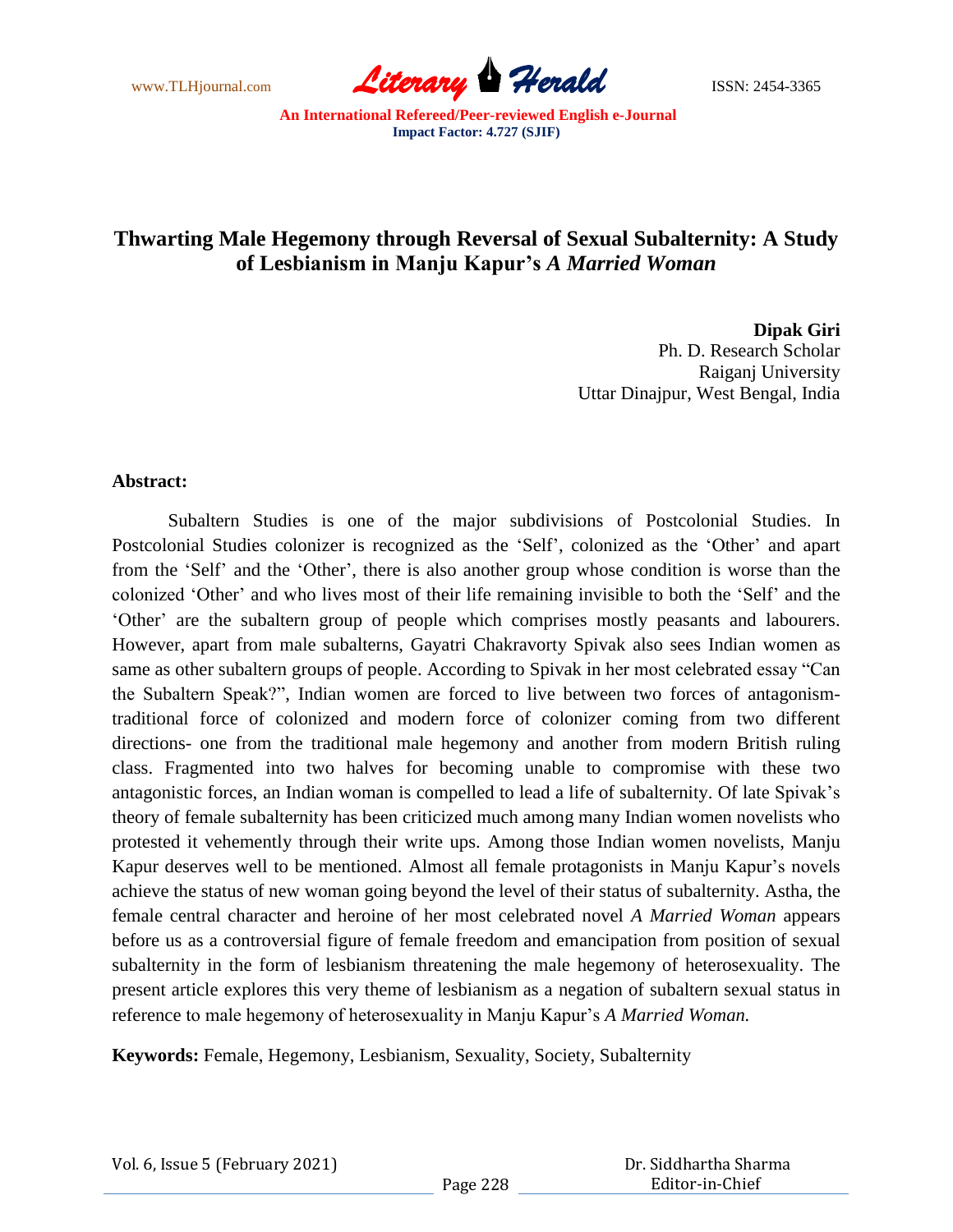

In recent years the concept of subaltern has earned a distinctive and special place as one of the latest subdivisions of postcolonial theory. Tracing back history, though subaltern as a term was first employed by the Italian political activist Antonio Gramsci in his article *"Notes on Italian History"* which later appeared as a part of his celebrated book *Prison Notebooks* written between 1929 and 1935 referring to a person or a group of people in a particular section of a society subjected to the hegemony of the ruling elite classes, the concerned term in reality, did not get wide popularity and recognition till the emergence of *"*Subaltern Studies Group" or 'Subaltern Studies Collective' in the early 1980s founded by the famous South Asian historian Ranajit Guha comprising other South Asian scholars David Arnold, David Hardiman, Touraj Atabaki, Gyan Pandey, Sumit Sarkar, Partha Chatterjee, Dipesh Chakrabarty and Shahid Amin. This group of scholars globalizes the concept studying Indian peasantry historiography from subaltern point of view. At the initial stage of subaltern studies in India, the aim of this study was to save the history of Indian peasantry from the hegemonic control by the elite land lords, and write a history from below. Being confined within the study of Indian peasantry historiography, the study of woman lately appeared in this study. Women as a study in subaltern groups came on the scene only after the intervention of Indian-American post-colonial feminist critic Gayatri Chakravorty Spivak who took the subaltern concept to a further more complex theoretical debate in her groundbreaking essay, *"Can the Subaltern Speak?"* in 1988. Till Spivak the concept of subaltern mainly focused on certain groups of people comprising workers and peasants. Even Gramisci, the founder of the term "Subaltern", intended to use the term keeping in mind those peasants and workers who were exploited and oppressed by Benito Mussolini, the leader of the National Fascist Party and his agents. Spivak added a new chapter to the history of Subaltern studies dealing with the issue of gender and feminism. According to Spivak, an Indian woman is forced to live between two antagonistic poles – tradition and modernization. Caught between these two antagonistic polarities, Indian women lose their voice. The very identity of an Indian woman becomes disappeared, *"*not into a pristine nothingness, but into a violent shuttling, which is the displaced figuration of the "third–world woman" caught between tradition and modernization<sup>"</sup> (Spivak 102). Spivak's theory on female subalternity gives rise to many controversy and criticism. In reaction to Spivak"s theory, a body of Indian female novelists came upfront in the beginning of present century. Among them, Manju Kapur is the most celebrated name. Instead of becoming a character caught between tradition and modernity, Manju Kapur"s women characters live on their own. They never sacrifice their freedom on the altar of tradition. Out of tradition they appear completely as new and modern women who know how to challenge the male hegemony. In this connection Manju Kapur"s *A Married woman* brings before us a most controversial picture of female freedom and emancipation from position of sexual subalternity in the form of lesbianism threatening the male hegemony of heterosexuality. The present article explores this very theme of lesbianism as a negation of subaltern sexual status in reference to male hegemony of heterosexuality in Manju Kapur"s *A Married Woman.*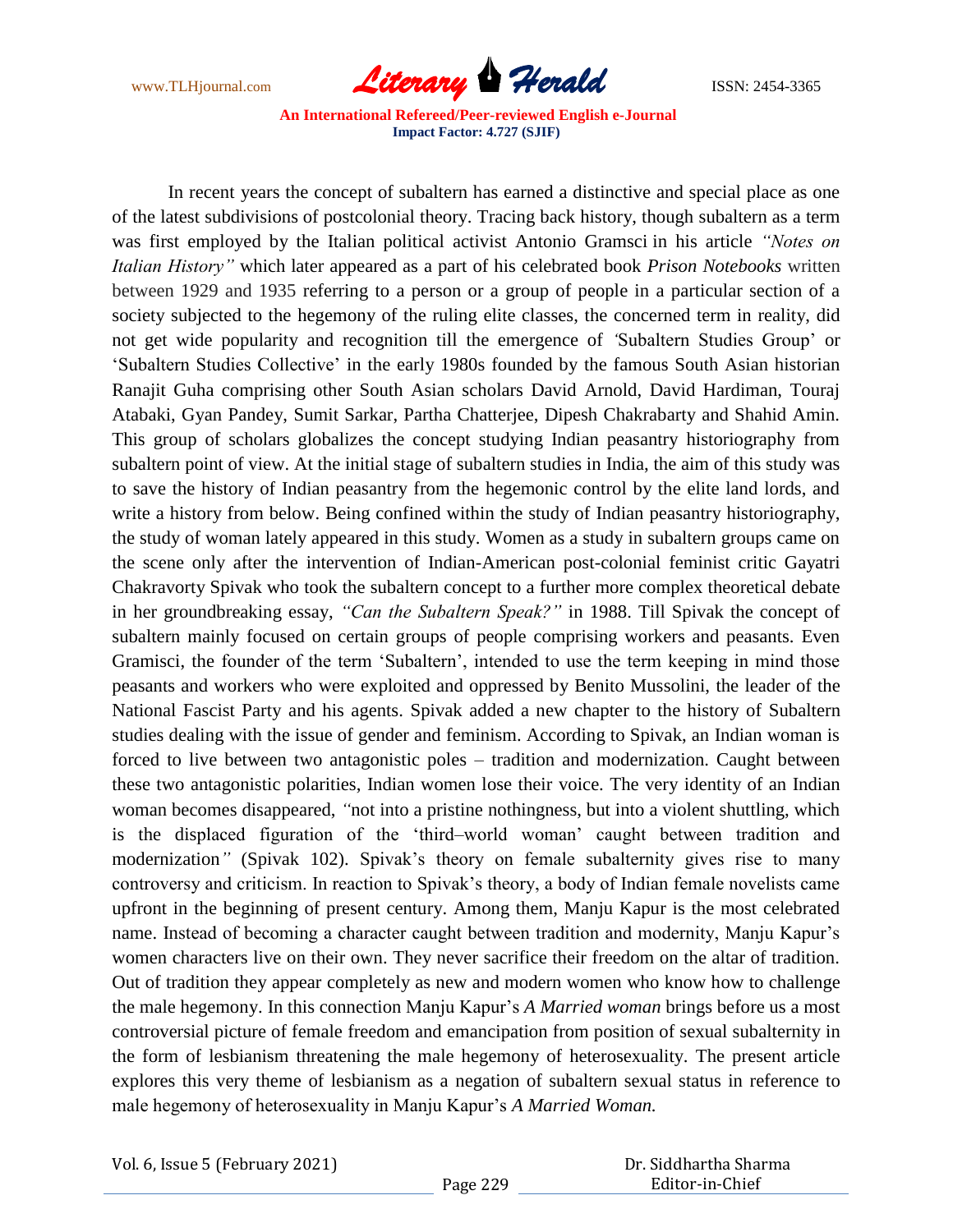

Protest of subalternity is very common in almost all the novels written by Manju Kapur. Her Virmati in *Difficult Daughters* reacts against the family conservatism in order to seek educational freedom, her Nisha in *Home* cherishes the desire to transform the world she lives in into a world of equal compatibility with male counterparts; her Nina in *The Immigrant* involves into pre-marital sex with her teacher and in the present novel under study *A Married Woman* the protest of subalternity takes something new in the form of lesbianism hardly written earlier. Opposite to sexual subalternity, Astha in *A Married Woman* acts not as a counterpart of male hegemony, rather she takes refuge in new, something unconventional relationship in the form of lesbianism. Reconsidering the new image of womanhood, Manju Kapur deconstructs the manmade image of female subalternity in *A Married Woman* where her heroine Astha is like the phoenix getting new identity after being borne out from ashes of subalternity. Kumar has truly opined reflecting on Manju Kapur"s protagonist Astha and her escape from becoming a voiceless subaltern caught between tradition and modernity: *"*Astha likes to have a break from dependence on others and proceeds on the path of full human status that poses in threat to Hemant and his male superiority. Although, she finds herself trapped between the pressure of the modern developing society and shackles of ancient biases she set out on her quest for a more meaningful life in her lesbian relationship" (Kumar 134). Manju Kapur shows Astha's growth and evolution at different stages through many relationships and she comes to be known as the first Indian novelist who concentrates woman"s longing and desire for homosexuality. The origin of traditions, living up as per ideal Indian woman, giving up self-interest for family, keeping self behind, devaluing herself, being satisfied to live in the safety and security of the husband, home and family deliberately come in conflict with Astha"s post modern sensibilities that drive her to make a flight on her wings of freedom to interrogate founded norms, to search for her real identity, to desire for a true soul mate, to develop, to enter and to embrace socially forbidden relationship.

The novel as its title suggests is the story of a married woman, named Astha who marries an attractive young man, named Hemant with whom Astha, for a few years, lead a happy conjugal life but the situation starts to take an adverse turn when Hemant becomes more occupied with his business and struggles to spare time for her. Even he undergoes an unexpected behavioral change. Hemant who had once been caring husband always ready with love and affection unasked becomes a complete changed man. He hardly takes any notice to Astha"s feelings. Hemant who had once been against categorization of sex used to equally treat both male and female. At the time of Astha's expectation of her first child, Hemant insisted, "In America there is no difference between boys and girls. How can this country get anywhere if we go on treating our women this way?" (Kapur 56). Later when a baby girl, named Anuradha was given birth by Astha, Hemant left no stone unturned in taking due care of the baby girl. By Hemant's high ideals and noble thoughts, Astha started to be drawn to her husband more than ever. Her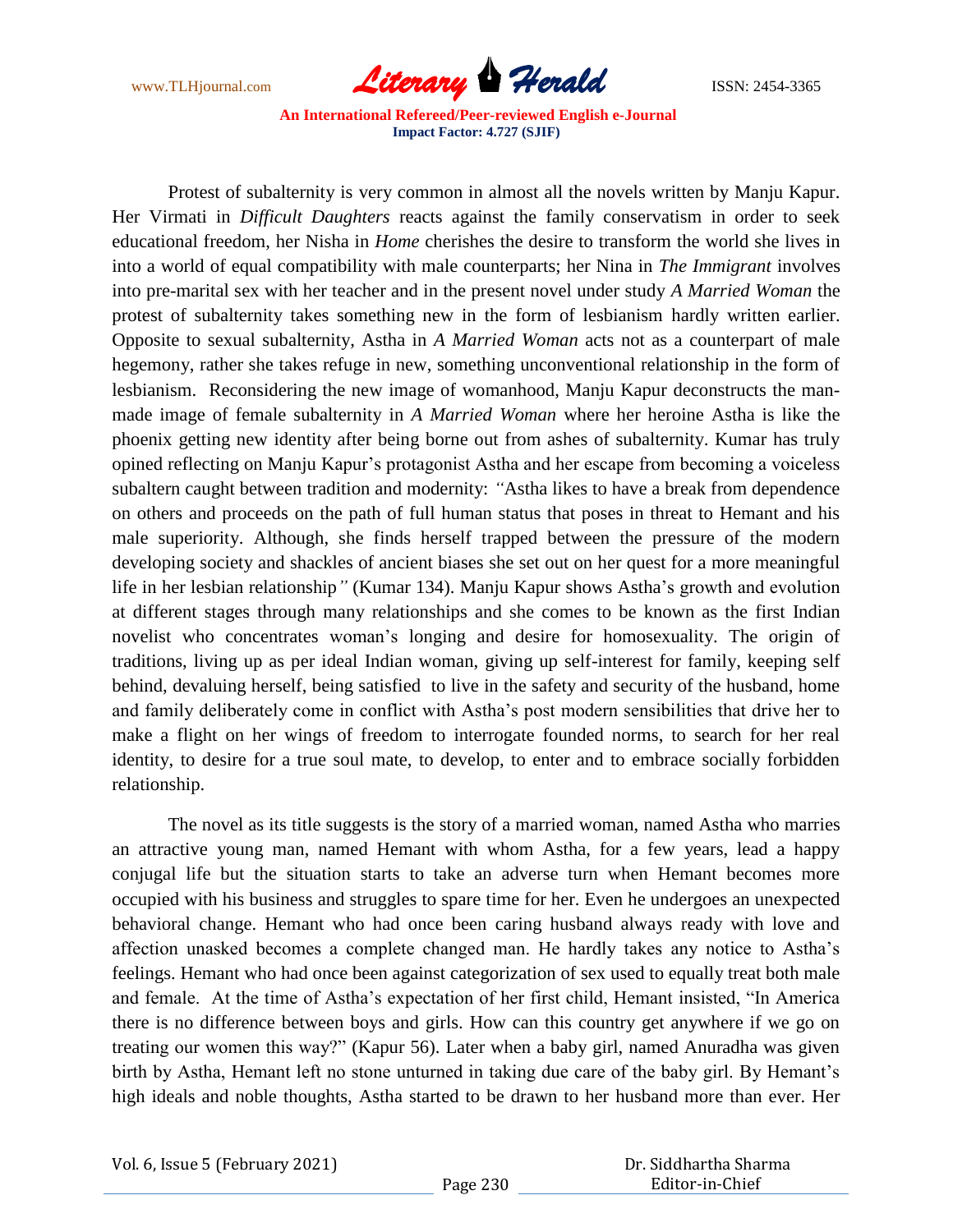

joys knew no bounds when she observed her husband taking keen interest in the upbringing of the baby girl.

But under the mask of appearance, there was a hidden face of typical male chauvinism always unnoticed which was waiting to be clearer only for a time being. Hemant's hidden face comes to the fore when he starts demanding a son before Astha*,* "I want to have my son soon", declared Hemant, looking emotional and manly at the same time…I want to be as much a part of his life as Papaji is of mine" (Kapur 59-60). Joya Chakravarty rightly remarks, "Hemant's desire to have a son and his insistence that he would not stop until he has one, makes Astha dissatisfied and uneasy. She cannot fathom her man" (Chakravarty 202). Astha undergoes an uncertainty of life with Hemant. Hemant remains insensitive to Astha's craving for love. Physicality of love comes to pass between them but there always lacks strong emotion which once Astha felt. *"*For Astha a marital life meant participating in all activities, discussing all issues with her husband but for Hemant this relationship meant physical relationship and just fulfilling the social needs of his wife" (Verma 56). Astha's life is filled with emptiness in the company of Hemant. She starts looking for a partner who would supply her emotional support along with physical love. However, Astha never oversteps the sanctity of relationship between her and her husband tied with a sacred bond of marriage. Rather making another heterosexual relationship with other man, Astha finds solace in another woman"s embrace by making homosexual relationship. Joya Chakravarty observes, *"*Astha does not want to cross the threshold of her married life: she does not want any other man. What Manju Kapur is hinting at is that had Hemant been more appreciative of and sensitive to his wife"s needs, Astha would have felt a more complete woman*"* (204).

The lesbian relationship between Astha and Pipeelika grows fast. Their chance meeting brings colour in their life since their condition proves more or less same. When Astha meets Pipeelika, Pipeelika is a widow woman whose husband Aijaz, in an act of religious animosity, has recently died. Both women are passing through same experience. Pipeelika has become widow after losing her husband and Astha, though her husband is living, is a metaphorical widow since her husband has left her completely unloved and uncared. Thus, the condition of women is that one has lost her husband and other is deprived of what she expects from her husband. The meeting brings out positive result in the life of both women. One enters into the life of other like the first few raindrops on parched land. Astha starts feeling her life meaningless without Pipeelika. The tie starts growing stronger. "Astha's slow discovery of her differences with her husband, her change from a hopeful bride to a battered wife and her meeting with Pipeelika Trivedi leads her to realize the other state of woman in their "familiar distress". This leads her to an immoral, rather amoral, guilt consciousness of lesbian love rationalizing her outmoded morality" (Nayak 224). A new revival comes to pass in Astha"s life under the strong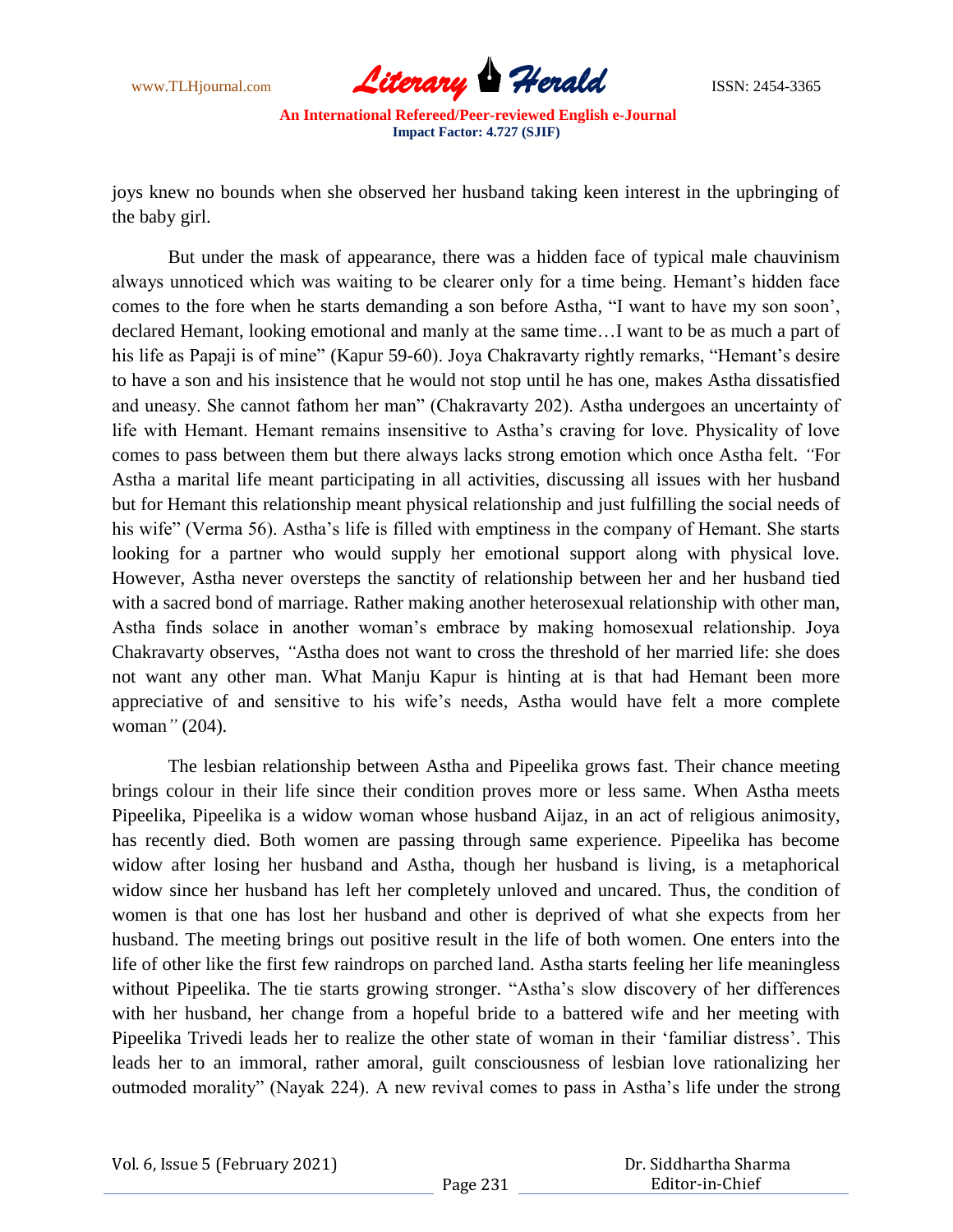

influence of Pipeelika. Astha is offered with everything she has not by Pipeelika. The impact of Pipeelika"s presence in Astha"s life proves so strong that Hemant"s love seems to her forgotten memory hardly intruding in her life. She restores the long forgotten pleasures of life in Pipeelika's embrace. "Astha thought that if husband and wife are one person, then Pipee and she were even more so. She had shared parts of herself she had never shared before. She felt complete with her" (Kapur 241). They move fast in a torrid affair. Both of them forget the social boundary drawn between licit and illicit. They become free citizens in their world. Astha hardly misses any opportunity to meet Pipeelika whenever situation arises. Both utilize every moment of their meeting for full gratification of their sexual desires. Sexual satisfaction as observed by Joseph Bristow "is a fundamental human need" (Bristow 12) of which no one should be deprived.

With their growing lesbianism, both Astha and Pipeelika appear inseparable to each other. Just as Pipeelika drinks the water of Leethe to erase the past memories related with her husband Aijaz in her act of lesbian relationship with Astha, likewise Astha also takes a sweet revenge on her husband Hemant having involved into the act of lesbian relationship with Pipeelika. Their choice of homosexuality in lieu of heterosexuality destabilizes the total system of sex regulation. Both women appear to us bold and enough courageous who hardly fear to go to the farthest extreme in quest of their fulfillment of love and desire. They experience the satisfying relationship in each other's embrace. Contrary to heterosexuality where there lacks mutual respect, homosexuality based on mutual love and care appears to Astha more welcoming. She finds in it no place of desiring subject and desired object as seen in heterosexual relationship. Out of the desired object of male hegemonial power, often appearing distant and enigmatic, both women emerge as new women in their act of lesbianism which transforms them from desired objects to desiring subjects. They find their new role hitherto unknown to them in their new relationship.

However, Astha confronts with same difficulty which majority of lesbians pass through in their life. Her position even after emerging as a new woman is no more than a subaltern who hardly gathers courage to announce her present sexual orientation. She is torn into two halvesher desire for lesbian love and her duty for heterosexual family. Being incapable of leaving one for the other, her condition becomes pathetic. She is found caught between tradition and modernity. Kumar truly observes: *"*Astha likes to have a break from dependence on others and proceeds on the path of full human status that poses in threat to Hemant and his male superiority. Although, she finds herself trapped between the pressure of the modern developing society and shackles of ancient biases she set out on her quest for a more meaningful life in her lesbian relationship" (Kumar 134). Through different relationships Manju Kapur has presented Astha"s growth and evolution at different stages in the course of the narrative. The origin of traditions,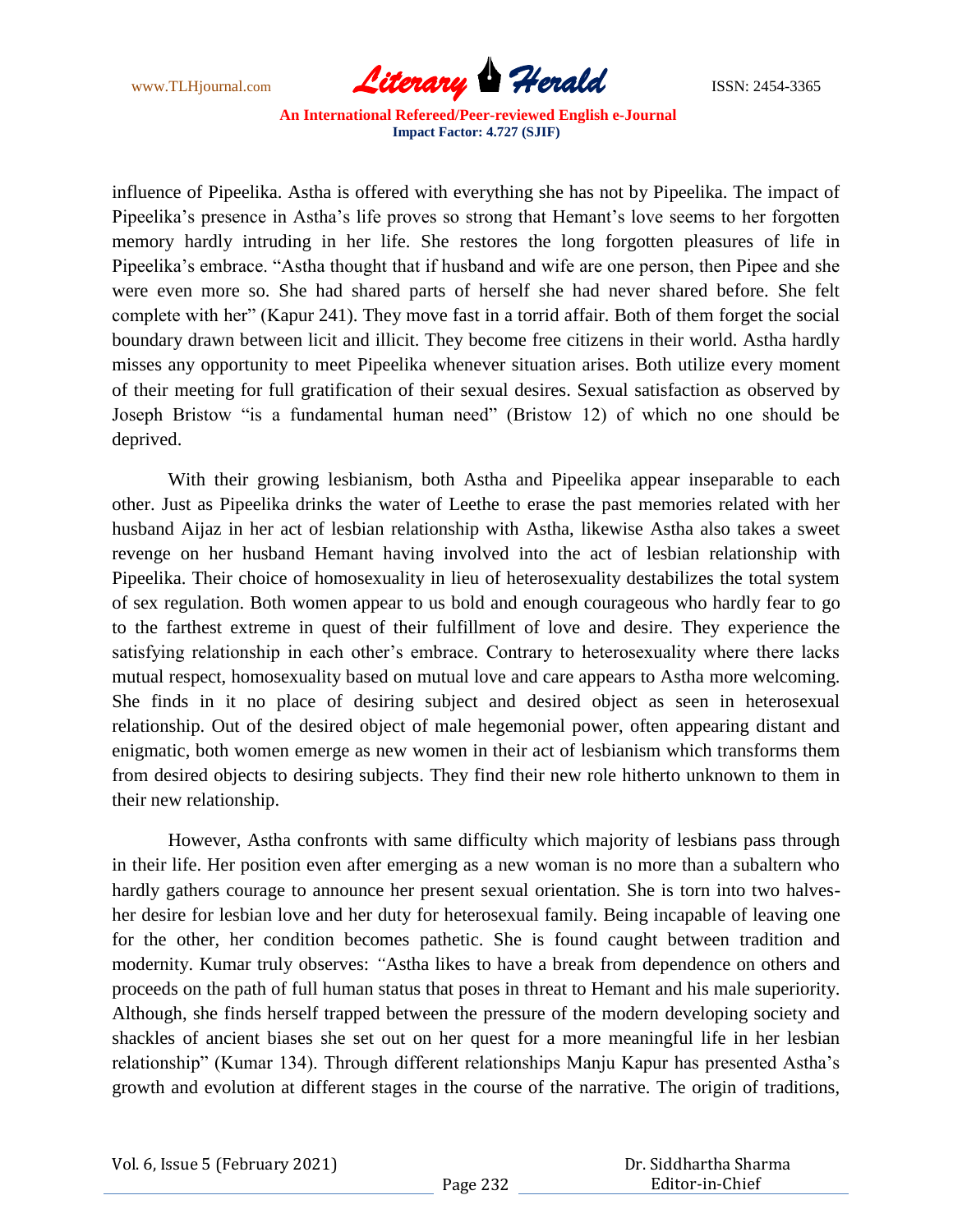

living up as per ideals of a typical Indian woman, sacrificing self-interest for the sake of family, holding self back for the interest of others, devaluing and derogating herself, being confined to live within the bounds of home and family, being complacent with the safety and security of her husband and family often come in conflict with the post modern sensibilities of Astha that well prepare her for a flight on her wings of liberation to bring into question every established norms or standards, in quest of her true identity, to long for a true soul mate, to flourish, to undertake and to hold a socially forbidden relationship.

Through lesbian relationship with Pipeelika, Astha faces same difficulty of subalternity faced by Indian women as stated by Spivak, "caught between tradition and modernization*"*  finding herself fragmented into two halves- her desire and longing for love and her duty and responsibility towards her family. However she tries to hold the grip of lesbian relationship firmly even after finding herself standing between the forces of traditional male hegemony and the desire of individuality over subalternity. Contrary to what Spivak asserts in her most celebrated essay *"*Can the subaltern Speak?*", "*the subaltern has no history and cannot speak, the subaltern as female is even more deeply in shadow", (Spivak 83) Manju Kapur's female protagonist Astha comes out from the shadowy life of subalternity challenging male hegemony. In the act of lesbianism both Astha and Pipeelika act neither the subjective role of male hegemony nor the objective role of female subalternity, rather they play a role what Simone de Beauvoir has justified in *The Second Sex*, *"*Inversely, a woman who wants to enjoy the pleasures of her femininity in feminine arms also knows the pride of obeying no master…the association of two women can take many different forms; it is based on feeling, interest, or habit; it is conjugal or romantic; it has room for sadism, masochism, generosity, faithfulness, devotion, caprice, egotism, and betrayal; there are prostitutes as well as great lovers among lesbians*"* (Beauvoir 431). Through reversal role of her protagonist Astha in terms of subalternity Manju Kapur reconsiders the institutions of love, marriage and relationship: "Manju Kapur has exposed a woman"s passion with love and lesbianism, an incompatible marriage and ensuing annoyance with passion to revolutionize the Indian male sensitivity, she describes the traumas of her female protagonist from which they suffer and perish in for their triumph" (Kumar 165). Thus Astha in Manju Kapur"s *A Married Woman,* appearing as a new woman who is educated, self-conscious, and introspective and one who knows how to harness a life for herself and even one who presents a personal vision of womanhood by decoding the current social codes, does not come into the class of sexual subalternity dominated by male hegemony.